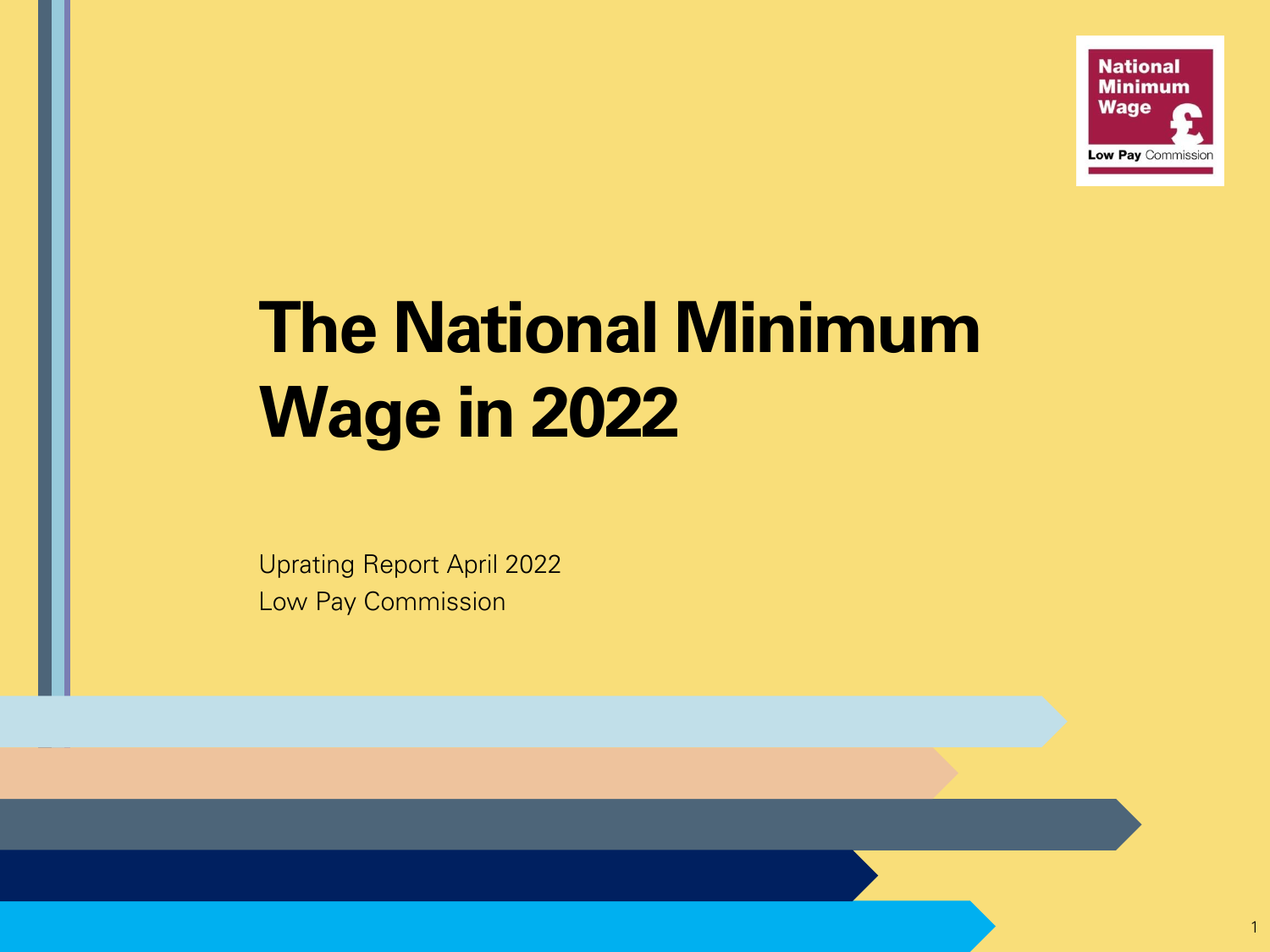# **Introduction**

| Introduction                                                                                                                                                                                                                                                                                                | National Minimum Wage rates effective from 1<br>April 2022 |       |       |
|-------------------------------------------------------------------------------------------------------------------------------------------------------------------------------------------------------------------------------------------------------------------------------------------------------------|------------------------------------------------------------|-------|-------|
| New rates of the National Living Wage (NLW) and National Minimum Wage (NMW) come<br>into force on 1 April 2022, based on recommendations made by the Low Pay Commission<br>(LPC) in October 2021. This report looks at what the new rates will mean and the LPC's work<br>for 2022 and the path up to 2024. | National Living Wage                                       |       | £9.50 |
| The economic situation improved in 2021. When we made our recommendations in October,                                                                                                                                                                                                                       | 21-22 Year Old Rate                                        |       | £9.18 |
| GDP was approaching its pre-crisis level. It has now surpassed that level, although it remains<br>below its pre-pandemic trend. The labour market was also recovering, with payroll<br>employment above its pre-crisis level and vacancies hitting record levels, suggesting further                        | 18-20 Year Old Rate                                        | £6.83 |       |
| improvement, although total employment remained below its pre-crisis level. In October, we<br>also noted some risks to the economy relating to global supply chains, the end of the<br>furlough scheme, rising input costs and staff availability. While the labour market outlook has                      | 16-17 Year Old Rate                                        | £4.81 |       |
| not changed considerably since October, further risks to the economy have developed since<br>then. Russia's invasion of Ukraine has led to increased oil and gas prices, rises in inflation                                                                                                                 | Apprentice Rate                                            | £4.81 |       |
| and further risks to supply chains.                                                                                                                                                                                                                                                                         | <b>Accommodation Offset</b>                                |       | £8.70 |
| The improvement in the economic and labour market situation led us to recommend an NLW<br>increase (6.6 per cent) that was expected to get the NLW back on track to the 2024 target,<br>following the relatively low increase (2.2 per cent) in 2021. We plan to align the 21-22 Year                       | $\sum$ is the set of $\sum$                                |       |       |

#### Old Rate with the NLW by 2024, so we judged it sensible to reduce the gap between the 21- Contact us

[www.lowpay.gov.uk](http://www.lowpay.gov.uk/)  $\boxed{\oplus}$ 

[@lpcminimumwage](https://twitter.com/lpcminimumwage)

020 7211 8119, 075 9227 2382

[LPC blog](https://minimumwage.blog.gov.uk/)

#### The Low Pay Commission

recommendations.

The LPC is an independent public body that advises the Government each year on the NMW and NLW. The LPC is a social partnership body, made up of nine Commissioners: three from employer backgrounds, three from worker representative backgrounds, and three independent Commissioners, including the Chair. Every year since its first report in 1998, Commissioners have unanimously agreed the LPC's recommendations to the Government.

22 Year Old Rate and the NLW next year and recommended an increase of 9.8 per cent to £9.18. For the other youth rates we recommended an increase of 4.1 per cent because their labour market position was not as strong. We recommended going ahead with our previous proposal to align the Apprentice Rate with the 16-17 Year Old Rate with a 11.9 per cent

increase. Our [letter](https://www.gov.uk/government/publications/minimum-wage-rates-for-2022) to the Minister and our full [report](https://www.gov.uk/government/publications/low-pay-commission-report-2021) provide more detail on our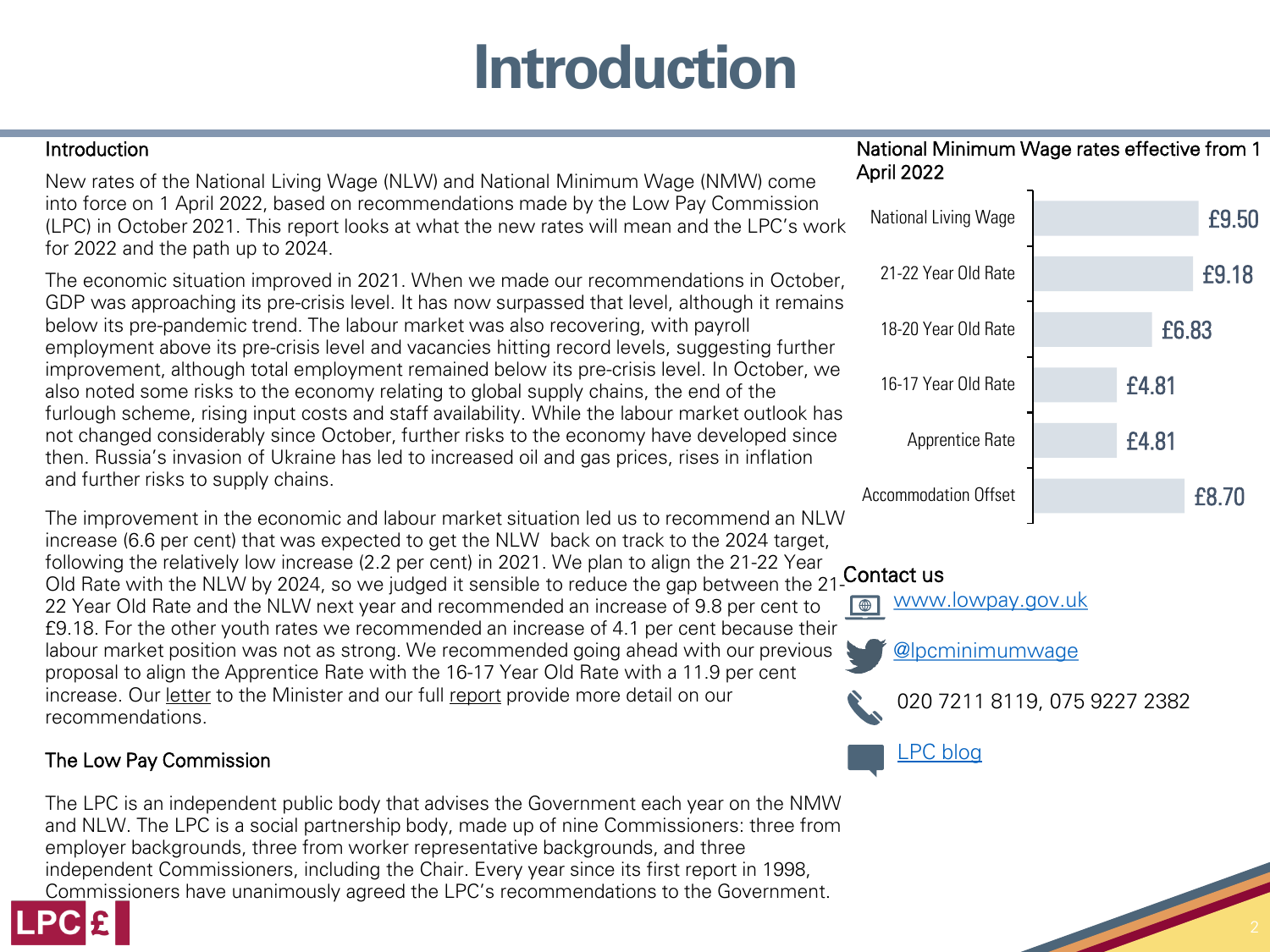# **History of the National Living Wage**

#### The minimum wage before the National Living Wage

The National Minimum Wage (NMW) was introduced in April 1999. At this time, the main rate applied to workers aged 22 and over and there was a separate rate for those aged 18-21. A 16-17 Year Old Rate was introduced in 2004, and in 2010 the Apprentice Rate was introduced and 21 year olds became eligible for the adult rate of the NMW.

#### History of the National Living Wage

The National Living Wage (NLW) was announced in the July 2015 Budget, as a new statutory minimum wage for workers aged 25 and over, set at £7.20 per hour from April 2016. The Government asked the LPC to recommend increases in the NLW to reach a target of 60 per cent of median earnings by 2020.

Increases towards this target were subject to the condition of sustained economic growth, but there was a tolerance for some job loss. We used the Government's fiscal rule definition for normal economic conditions – GDP growth of above 1 per cent – as the criterion for sustained economic growth.

Over the 2015-2019 period, employment reached record levels, and we have seen no strong evidence of job losses resulting from the NLW. We were therefore able to follow the path to the target, and in our October 2019 recommendations to the Government, we recommended that the NLW increase to £8.72 from April 2020 in order to reach the 60 per cent



#### An ambition of ending low pay

In 2020, the Government set a new target for the NLW, to reach two-thirds of median earnings for 2024. In addition, the age threshold should be lowered to 21 years by 2024, starting with a reduction to 23 years in 2021. This followed recommendations we made in our review of the NMW youth rates.

In setting our remit, the Government made clear that we should take economic conditions into account and, if the evidence supported it, could recommend that the Government reviewed its target or time-frame. This mechanism was referred to as an 'emergency brake'.

For the other rates, we were asked to recommend rates as high as possible without damaging the employment prospects of each group.

#### A challenging labour market context

The pandemic has had an extraordinary impact on the UK economy and the labour market. The ambition for the NLW to reach two-thirds of median earnings was set before the onset of Covid-19 and the resulting economic shock.

The subsequent uncertainty was a large factor in the rates we recommended for 2021. The pandemic and the policy interventions made in response to it also affected our ability to evaluate the impact of recent increases in the rates. All of these things continue to have a major impact on the outlook for low-paid workers going forwards.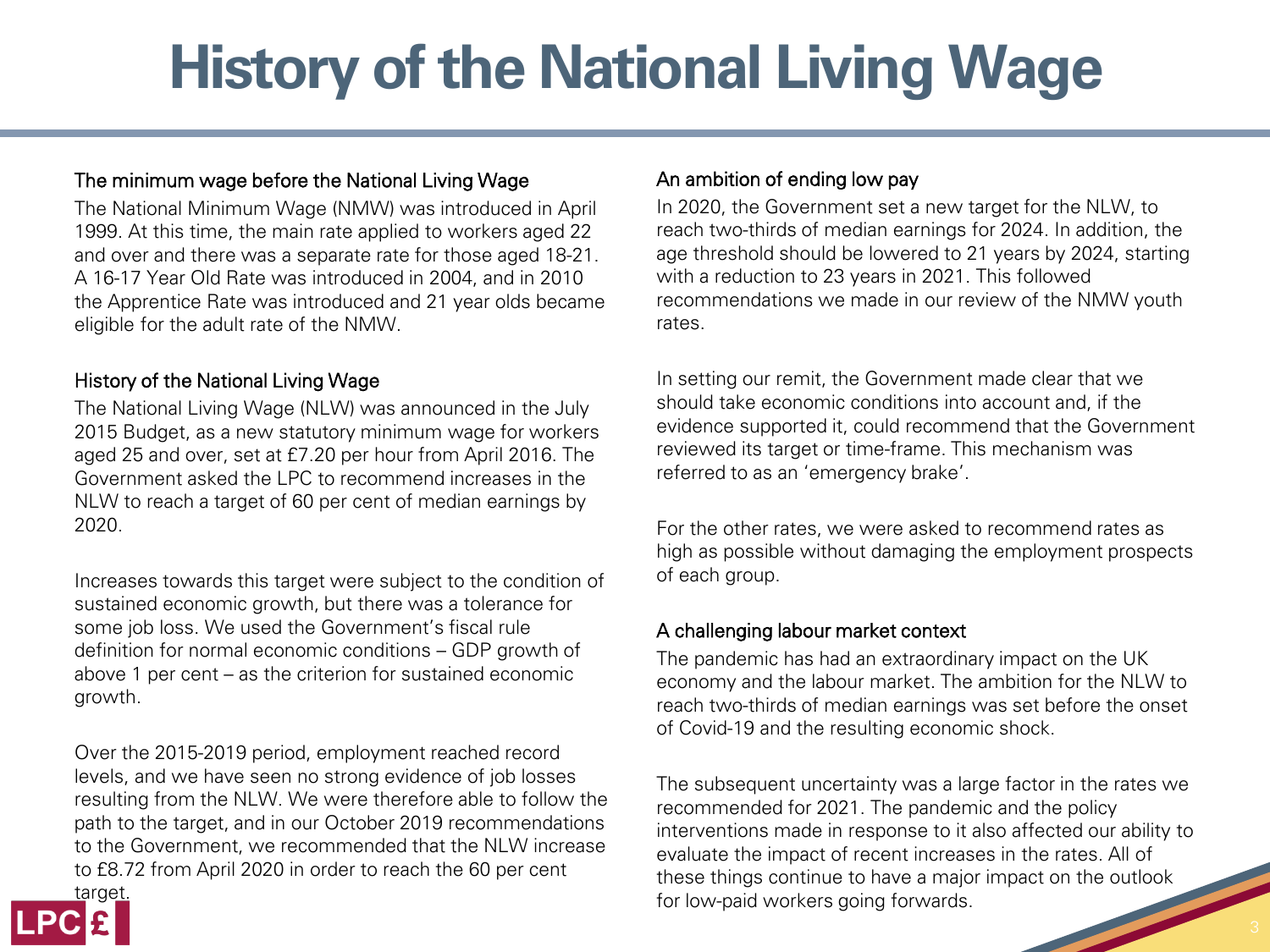### **Millions of workers benefit from increases to the NLW and NMW rates**

#### Since its introduction, the number of people paid the NLW has remained broadly flat

At the outset of the NLW we anticipated that the number of workers covered (earning up to 5 pence above the rate) would rise with the level of the NLW. In fact, coverage remained stable at around 1.6 million (6.5 per cent of workers aged 25 years or over) between 2016 and 2019,.

However, many more workers benefit from the NLW than just those paid it directly. Firms have sought to maintain pay differentials with the NMW/NLW, for example, for staff with more skills, experience or seniority. We estimate that between 2015 and 2019 up to 35 per cent of all workers aged 25 and over have received larger pay increases than they might otherwise have been expected to.

Measuring coverage and these differential effects during the pandemic has been more challenging. The uncertainty is due to the limitations of the Annual Survey of Hours and Earnings (ASHE) survey in estimating the hourly pay of furloughed workers (explained in more detail in our report). We have more confidence in measures of coverage for workers who are paid hourly. Between 2016 and 2019, 18 per cent of workers paid hourly were paid the minimum wage, in 2021 this fell slightly to 15 per cent.

In April 2021, the NLW age threshold changed from 25 to 23. We estimate NLW coverage in April 2021 for workers aged 23 and over was 1.42 million workers (5.4 per cent), within a range of 1.26 to 1.77 million (4.8 per cent to 6.7 per cent of employees). We estimate NMW coverage for all other age groups to be 275,000 (13.6 per cent), within a range of 246,000 and 358,000 (12.2 per cent to 17.7 per cent).

Coverage varies by worker characteristics. Some groups including female workers, workers with a disability, and those without qualifications are more likely to work in minimum wage jobs. In the UK and internationally, minimum wages have helped to close pay gaps, reducing earnings inequality between the lowest paid workers and better paid groups.







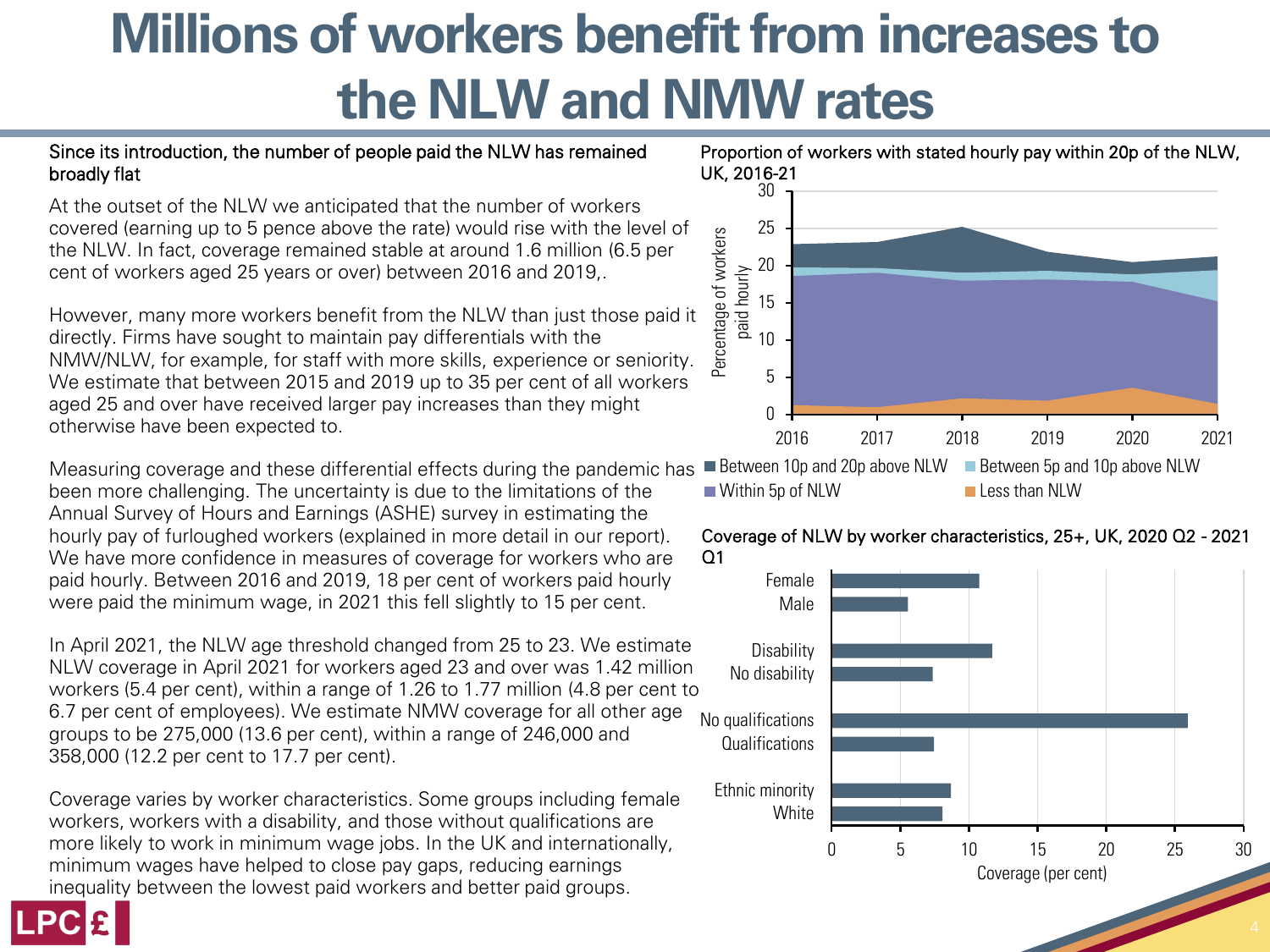### **Rationale for the rates: a strong jobs recovery**

The labour market recovered strongly through 2021. Job growth began to pick up in April as the economy reopened and continued through into August/September – the latest data available when we made our recommendations (denoted as a dotted line on the charts). At the same time unemployment was falling back towards pre-pandemic levels, though inactivity remained higher. The number of payroll jobs continued to rebound strongly up to September and is now well above pre-crisis levels.

Inactivity rose, driven initially by student numbers and then by those with a long-term health condition or disability, and older workers. Yet these total increases in inactivity were at lower levels than seen in previous recessions. The latest data shows that inactivity remains above its pre-pandemic levels.

The strong improvement in the number of payroll jobs throughout the recovery was driven by high levels of demand for workers. Vacancies reached a record high of 1.2 million in September and continue to remain at record levels. In addition, the numbers of people moving into work (especially for some low-paying sectors) and between jobs have both improved.

Payroll numbers are also driven by the shift from self-employment to employee status. Across 2020 around 1 million people moved from self-employed status to employee, greater than the 630-640k who did so in 2018 or 2019. The IR35 tax changes explain some of the change. This shift away from self employment means that overall employment remains about 600,000 below pre-pandemic levels.

The Coronavirus Job Retention Scheme (CJRS) minimised job loss across the pandemic, and there was little evidence at the time (or since) to suggest employers were planning redundancies once the scheme closed in September 2021.



Change in activity during recessions, UK, 1980-2021

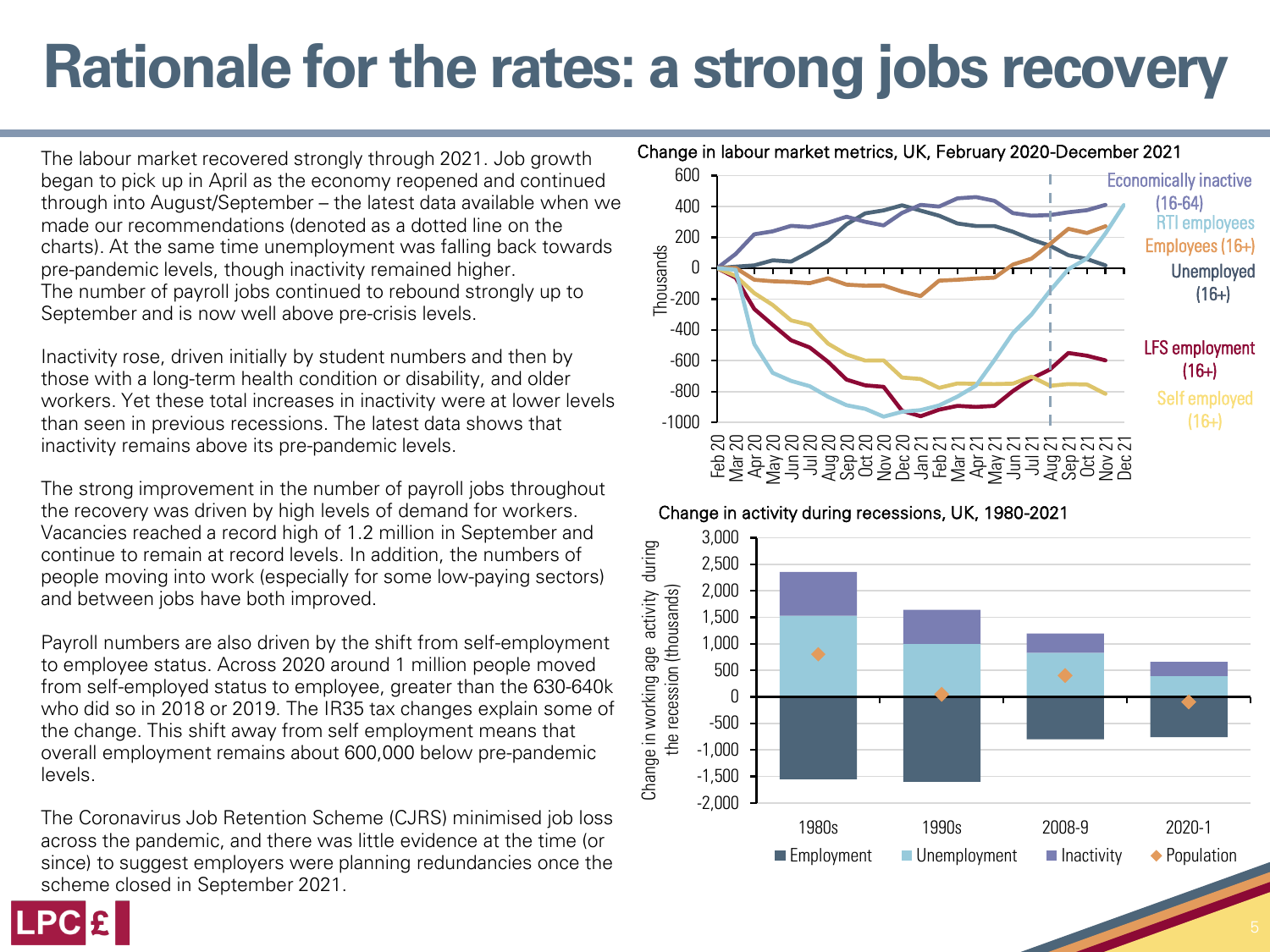### **Rationale for the rates: robust pay growth**

Alongside the recovery in jobs and recruitment, pay growth also returned. Real Time Information (RTI) measures of pay show that pay growth reached a peak of 10 per cent in 2021, though it had fallen back to 5.6 per cent by the time of our recommendations in October, and stayed at a similar level for the rest of the year.

High pay growth rates are partly driven by base and compositional effects. Base effects meant that pay growth appeared elevated as comparisons were with a period at the height of the pandemic, when many workers were furloughed. Compositional effects are driven by changes in the distribution of jobs. As the economy has locked down and re-opened, the number of low-paying jobs contracted and then rebounded causing the average level of pay to rise and then fall.

It is thus challenging to measure underlying pay growth. One approach is to use the RTI median of pay growth, which reduces the effects of changes to the composition of the workforce by tracking the pay of the same workers over time. This measure has been more muted (peaking at 4.3 per cent and levelling at 3.1 per cent by the time of our recommendations), but still represented a return to prepandemic levels of growth.

Another way of estimating trends in individuals' pay growth is by looking at pay awards. At the time of our recommendations, these were relatively subdued at around 2 per cent, but there has since been some evidence of much stronger deals in the first part of 2022.

Forecasters predicted strong wage growth in 2022 because of a tighter labour market, with employers facing recruitment difficulties while unemployment is low; an increase in pay awards, influenced by inflation; an increase in job-to-job moves and higher starting salaries; as well as an expectation that bonuses will be higher than during the pandemic. Since October, predicted pay growth has strengthened further, we discuss the implications for the NLW path on page 12.



#### Pay awards, UK, 2012-2022



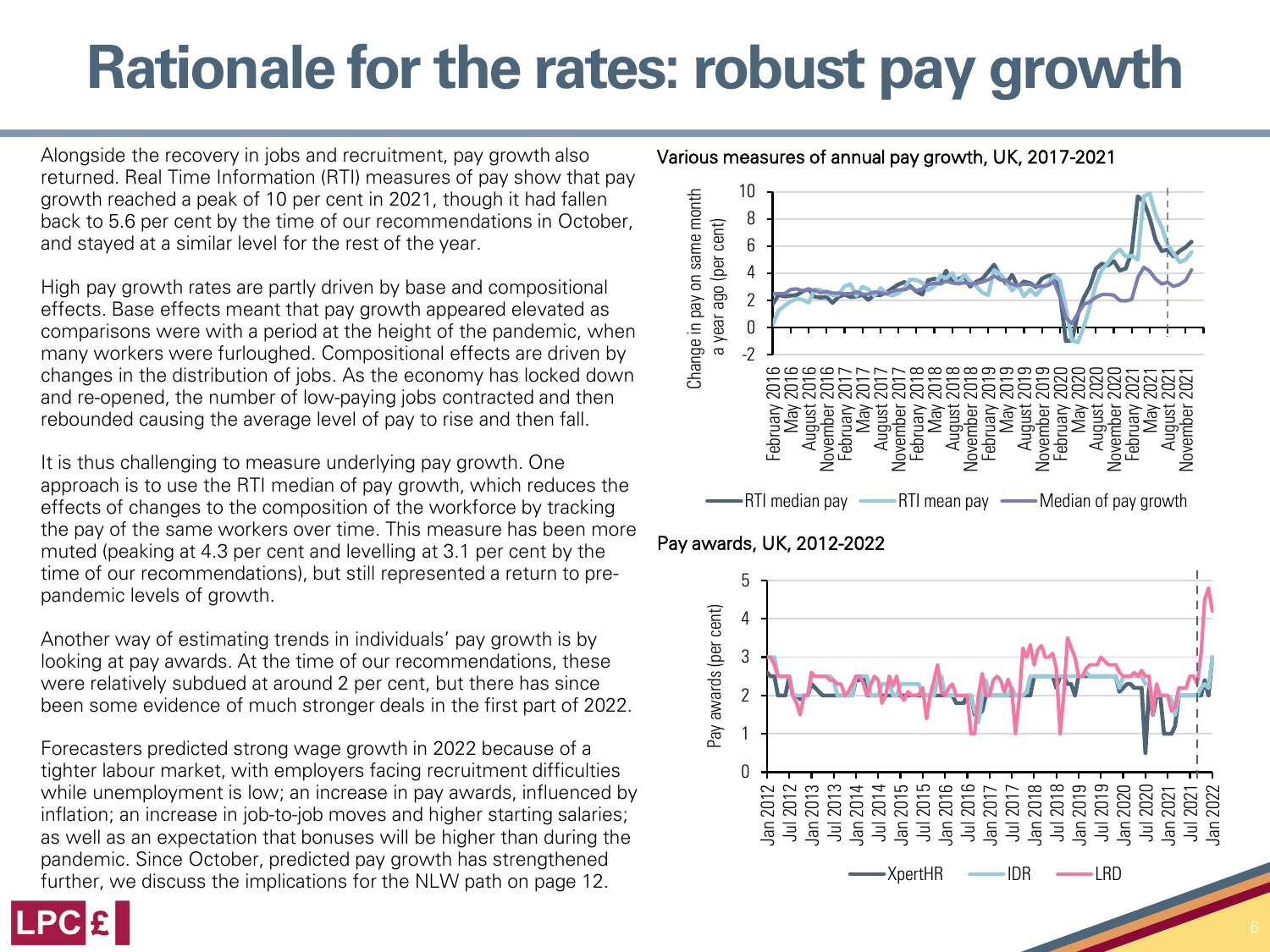# **Pay recovery had implications for the NLW**

Our central projections at the time of our recommendations in October 2021 suggested the NLW would need to be £9.58 in 2022 and £10.70 in 2024 to reach the target of two-thirds of median wages.

We recommended a marginally lower rate (£9.50) than our central path estimate (£9.58) for April 2022. This was for several reasons. Wage growth measures between 2021 and 2022 likely overstated underlying wage growth due to the composition and base effects discussed on page 6. Alternative estimates of wage growth, which were available at the time and accounted for these effects put us on a lower path. This is shown in the table on the bottom right.

Additionally, our central estimates created a very front-loaded path, with a larger increase required in 2022 than in 2023 or 2024. We wanted to avoid having the largest increase in April 2022, at a time when issues in global supply chains, rising input costs and staff availability presented some risks to firms.

We discuss our projections for the future path of the National Living Wage on page 12.



#### NLW in comparison to other measures, 2015-2022

| Path recommendations and<br>alternative estimates | <b>2022 NLW</b> | Increase on<br><b>2021 NLW</b><br>(per cent) |
|---------------------------------------------------|-----------------|----------------------------------------------|
| LPC rates recommendation                          | £9.50           | 6.6                                          |
| <b>LPC Central Path Estimate</b>                  | £9.58           | 7.5                                          |
| RTI growth in median pay (3%)                     | £9.48           | 6.4                                          |
| Bank of England underlying<br>pay growth (4%)     | f9.54           | 71                                           |

#### Projections for 2022 NLW uprating (at time of recommendations)

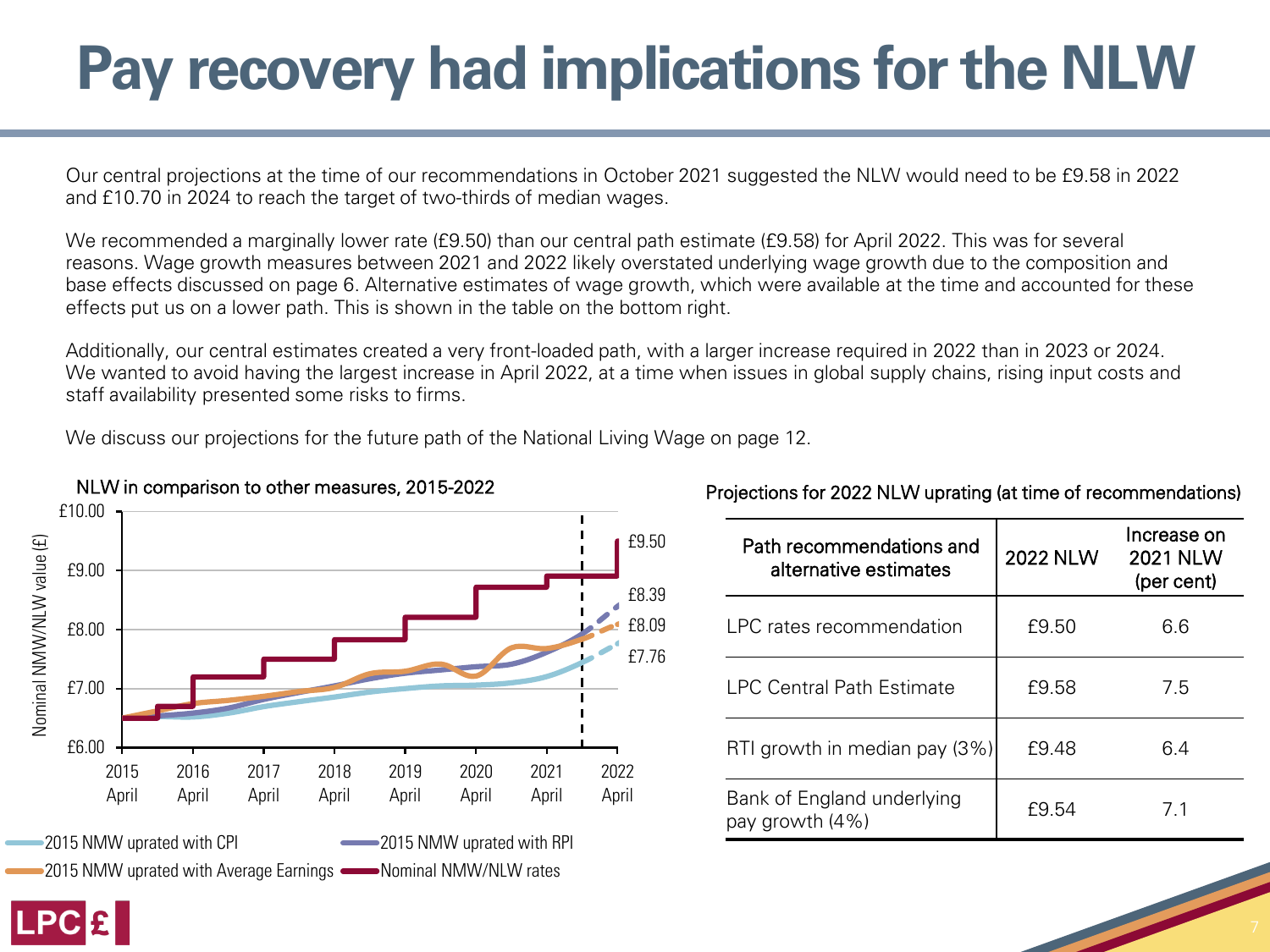# **Cost of living and the NLW**

Despite a strong recovery in pay and employment, the UK is entering a period of squeezed living standards – the extent of which we could not have predicted at the time that we made our recommendations. This squeeze is driven by substantial increases in energy prices, which in turn have an impact on other goods, including food prices.

The National Living Wage is recommended in order to reach the target of two-thirds of median earnings by 2024. In working towards this target, the LPC has always taken inflation into account and, where possible, recommended real terms increases. Since the introduction of the NLW, all increases have been greater than CPI inflation. At the time of the LPC's recommendations last year, the median of HM Treasury's panel of forecasters suggested that inflation would be 3.7 per cent in 2021 and 2.3 per cent in 2022, implying a substantial real pay increase for NLW workers.

However, the cost of living has increased more substantially than expected, with the Bank of England now anticipating that annual inflation will be 7.3 per cent in April. In this scenario, the 6.6 per cent increase in the NLW would represent a real terms cut. The chart in the bottom right shows how forecasts for inflation in 2022 Q4 have increased since we made our recommendations. Nevertheless, the increase in the NLW is still likely to be well above most pay rises, ensuring that we continue to reduce earnings inequality and make progress on the path to ending low hourly pay.

More generally, increases in the minimum wage floor alone are not sufficient to improve the living standards of households. This is because the number of hours worked are also an important determinant of total income, as well as other income sources in the household, and the impact of tax and benefits. This is discussed in more detail in our review of the first phase of the NLW.







#### HM Treasury monthly panel inflation forecasts for 2022 Q4

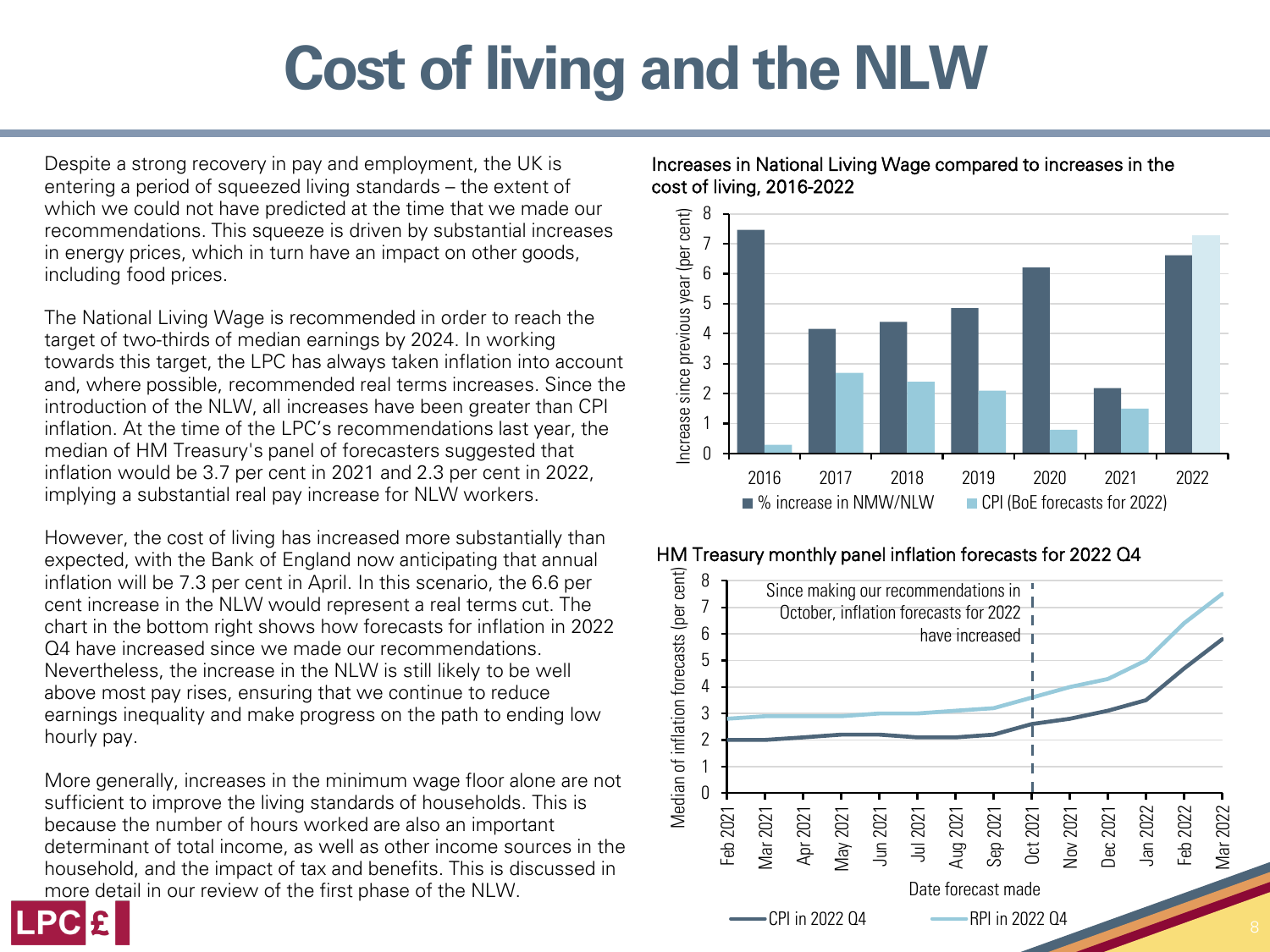# **We recommended smaller increases for**

**younger workers, except for 21-22 year olds**

Change in employment rates of young people by age since January 2020, weekly data, UK, 2020-2021



The reason for lower minimum wage rate increases for younger workers was to protect their employment prospects. Evidence shows that younger workers are more likely to experience a scarring effect if they spend time out of work, with lower wages (and poorer employment prospects) that can last several decades.

Young people were hit hardest by lockdown measures. They overwhelmingly worked in the sectors affected by lockdowns, were more likely to have been furloughed and lost pay as a result. Though there had been substantial recovery by the time of our recommendations, there was still ground to make up, which led us to recommend a more modest increase of 4.1 per cent for the 16-17 and 18-20 Year Old Rates.

Last year, the age of entitlement to the NLW came down from 25 to 23 years. This threshold is set to be reduced further to 21 years by 2024. This follows recommendations made in [our review of the youth rates.](https://www.gov.uk/government/publications/a-review-of-the-youth-rates-of-the-national-minimum-wage)



So far, the change in age threshold seems to have gone smoothly. We estimate that an additional 50,000 workers aged 23-24 are paid the NLW, where previously they would have been paid the 21-24 Year Old Rate. We have not seen a spike in underpayment or unemployment among this group. A full evaluation of this change will be possible later in the year.

The intention is to move 21-22 year olds onto the NLW by 2024 and the majority of stakeholders continue to tell us that this is the right move. To avoid a large step change in the year they become eligible, we judged it sensible to reduce the gap between the 21- 22 Year Old Rate and the NLW. We therefore recommended a substantial 9.8 per cent pay rise in April 2022 for 21-22 year olds.

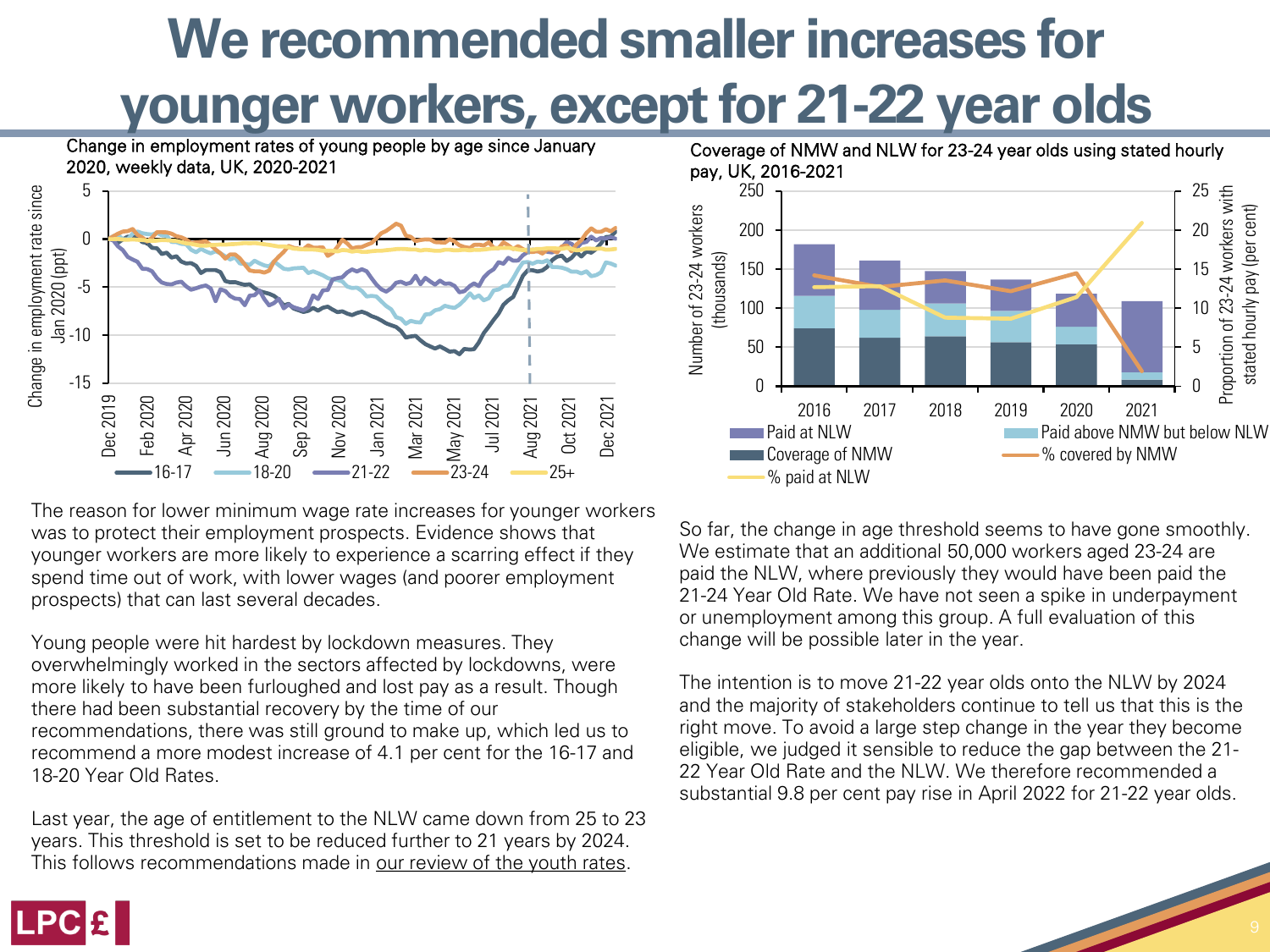### **We recommended alignment of the Apprentice Rate with the 16-17 Year Old Rate**

In our 2020 Report, we concluded a review of the Apprentice Rate by proposing to align the rate with the 16-17 Year Old Rate over two years. In 2021 we assessed whether such an increase was appropriate, given the state of the labour market for apprentices.

We have two sources of data on apprentice pay: the usual ASHE and the new Apprenticeship Evaluation Survey (AEvS). There are caveats over both sources: we believe ASHE undercounts apprentices, while the AEvS is not primarily a pay survey and relies on apprentices reporting their own pay levels.

Nevertheless, the picture of minimum wage coverage among apprentices is a familiar one, with just under 30 per cent of 16- 18 year old apprentices paid the Apprentice Rate, and a slightly higher proportion paid less than the 16-17 Year Old Rate. This is the age group who will be primarily affected by alignment of the rates; far fewer older apprentices are affected.

Apprenticeship starts have continued to be subdued over the past year – particularly for the under-19 age group – with the key autumn 2020 period overshadowed by the pandemic. Vacancies, however, have picked up in recent months. The great majority of stakeholder evidence continued to tell us that the proposed alignment of the rates was the right thing to do and would be manageable for businesses.

As of 1 April 2022, the Apprentice Rate will therefore be aligned with the 16-17 Year Old Rate, which represents an increase of 11.9 per cent.



#### Proportion of apprentices covered by NMW rates, by age, UK, 2021





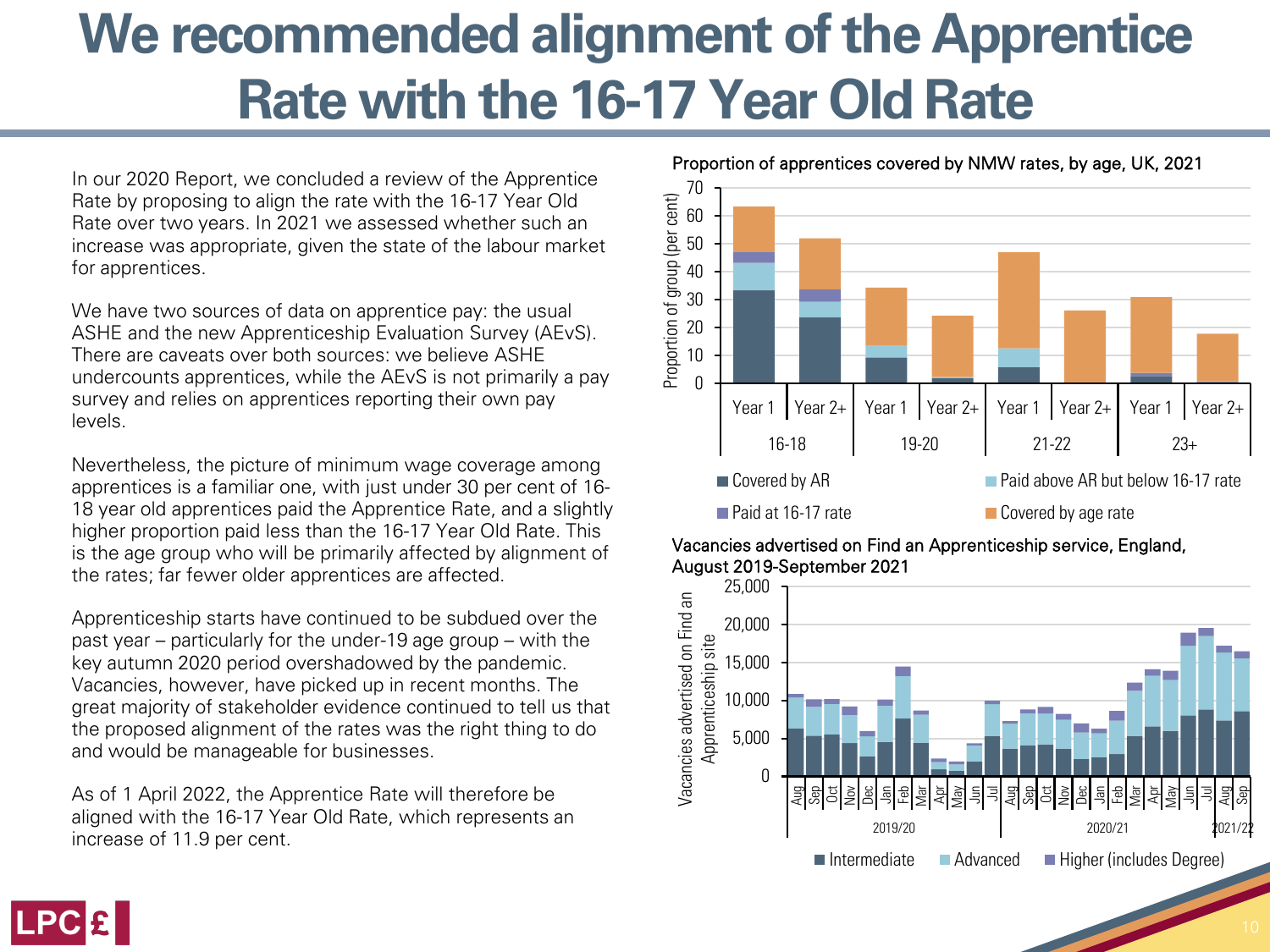### **The Government's remit to the LPC in 2022**

#### The National Living Wage

On 22 March, the Government published the LPC's remit for 2022, which you can find [here.](https://www.gov.uk/government/publications/national-minimum-wage-and-national-living-wage-low-pay-commission-remit-2022) This asks us to monitor and evaluate the National Living Wage and recommend the rate which should apply from April 2023 in order to reach twothirds of median earnings by 2024, taking economic conditions into account. In line with recommendations we made to the Government, the NLW will apply to workers aged 21 and over by 2024.

#### An 'emergency brake'

Our remit asks us to closely monitor developments in the labour market and if appropriate, advise the Government to review the 2024 target or its timeframe. This emergency brake means that the LPC has the ability to recommend reconsidering the target if the evidence suggests it would be damaging for the employment prospects of the lowest-paid workers.

#### Other National Minimum Wage rates

We have also been asked to monitor and evaluate the levels of each of the National Minimum Wage rates and make recommendations to maximise the rates without damaging employment prospects.

#### Understanding low-paid workers

The Government has asked us to gather further evidence on groups of low paid workers with protected characteristics. Groups more likely to be affected by changes to the minimum wage rates include BAME, younger, older, disabled and female workers.

Additionally, to support the government's levelling up agenda we have been asked to gather evidence on the differing impact of increases to the minimum wage rates across the United Kingdom, to inform how the minimum wage contributes to the mission to improve pay, employment, and productivity in all areas of the UK.

#### Accommodation offset

This year, we have also been asked to gather evidence on the application of the Accommodation Offset of the National Minimum Wage in order to inform our recommendations on increasing this rate. We will seek to understand how the offset is used and its impact on the labour market.

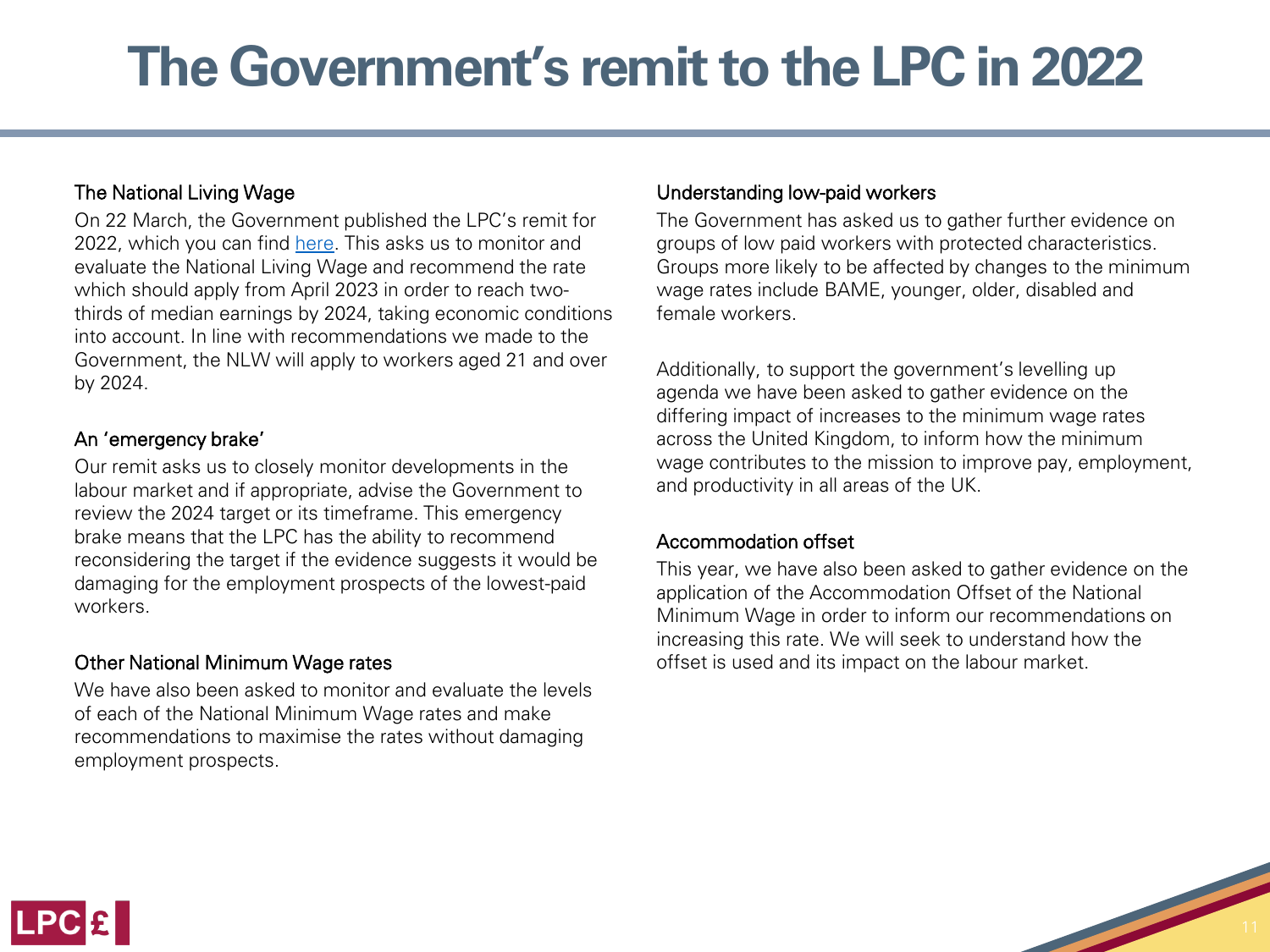# **The path of the NLW to 2024**

The course of economic recovery over 2022 and beyond is challenging to predict. So while we have produced an indicative NLW path here, it is subject to more uncertainty than usual and is likely to change.

Nevertheless, our model currently estimates the on-course rate for the NLW to be £10.32 in 2023, an 8.6 per cent increase. If the NLW age threshold were to lower to 21 from 23 in 2023, that would mean an on-course rate of £10.25, an increase of 7.9 per cent. The shaded area around the main trajectory shows how the path would be affected if annual pay growth differed by 1 percentage point from the current forecasts. We have chosen to show a wider range in our estimates than in previous years to reflect the higher than usual degree of uncertainty.

This projected path has increased substantially since our recommendations in October 2021. The change is driven by higher than forecast wage growth in 2021 (from 5.3 per cent to 5.9 per cent) and by pay forecasts themselves strengthening  $\geq$ (from 2.9 per cent per year on average from 2022 to 2024 to 3.5 per cent per year  $\overline{\ge}$ on average from 2022 to 2024), influenced by higher inflation and a tighter labour market. Higher inflation means that although the path is higher in cash terms, current projections are actually lower in real terms than they were in October 2021.

If the compositional effects (page 6) are temporary, and underlying pay growth is closer to where we expected it would be in October, then we would expect this path to reduce markedly – back towards £10.70 in 2024. Conversely, if wage growth continues to strengthen, we could see the target rates increase further.

The Office for Budget Responsibility (OBR) also published a path for the NLW in March. It falls considerably below our central estimate. This reflects the higher than usual uncertainty, but also issues with official hours data. We think our projected range is a better guide to the future on-course rate. We explain how we project our path and how it differs from the OBR's in the technical appendix.

Because the path is subject to change, we will publish an update over the summer. In October we will provide advice on next year's rates, taking into account the path estimates and economic evidence we have at the time.



Indicative NLW path forecasts

Note: The scenarios modelled in this graph assume the NLW applies to workers aged 21 and over from 2024.

#### Indicative NLW path forecasts

| Age   |             |  | 2019 2020 2021 2022 2023 2024 |  |
|-------|-------------|--|-------------------------------|--|
| $25+$ | f8.21 f8.72 |  |                               |  |
| $23+$ |             |  | £8.91 £9.50 £10.32            |  |
| $21+$ |             |  | £10.25 £10.95                 |  |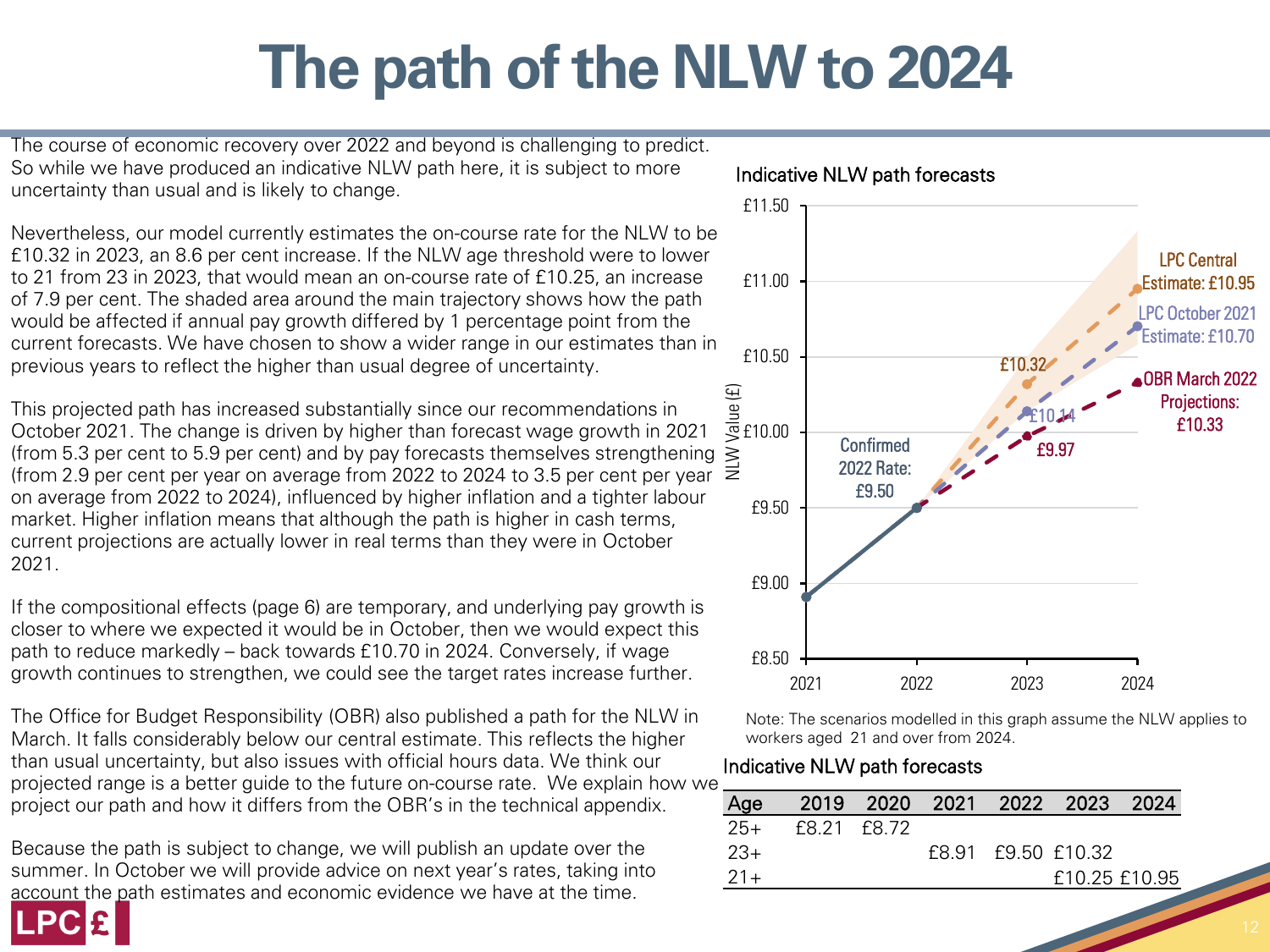### **Our evidence base**

#### Data sources

The last two years have presented serious challenges in understanding the impact of the minimum wage. Lack of data on the hourly pay of furloughed workers led to uncertainty in estimating the median of hourly pay. With the end of the furlough scheme, we are more confident that the data in 2022 will no longer be distorted by measures to control the pandemic. However, the issues with those measures in 2020 and 2021 will likely cause a break in our time series analysis.

There are also likely to be continued challenges in estimating underlying pay growth. Base effects and compositional effects are likely to take some time to wash out, making it difficult to assess what has happened to individuals' pay.

#### Econometric evidence

Because of challenges with the data in 2020-21, it will be difficult to perform robust econometric analysis of the impact of the minimum wage. However, we will commission policy evaluations from leading researchers to help us understand the context of minimum wage workers and firms. We will also continue to expand our own use of standardised evaluation tools, using new methods and evidence sources to assess the policy's impacts, in line with the recommendations of Professor Arin Dube's review of international evidence. We will publish our next round of papers using econometric methods later this year.



#### **Stakeholders**

We speak to employers, employees and their representatives, through visits and evidence sessions



#### Internal analysis

We undertake our own analysis of primary data sources, including econometric analysis



#### External research

We make use of research produced by others including the IFS, Resolution Foundation and others



#### **Consultation**

We invite written evidence submissions through an open, public consultation



#### Commissioned research

Each spring we commission research from academics and other experts, who report their findings in the autumn



#### International comparisons

We make use of international data and research and convene events with our equivalents in other countries

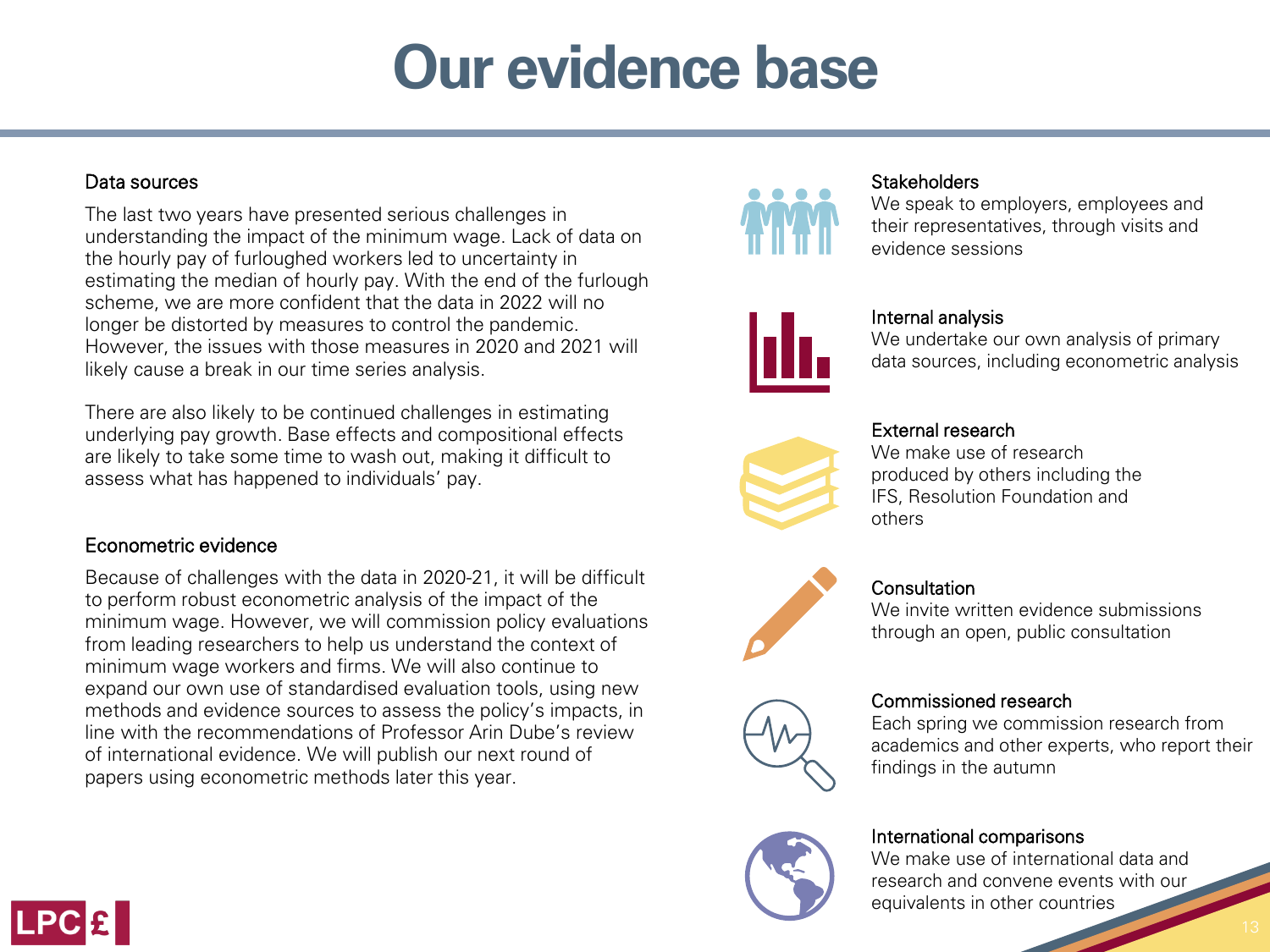### **We need evidence from workers and firms**

#### Stakeholder engagement

This year it is particularly important that we hear from minimum wage workers and businesses. We want to build our understanding of how they have been affected by the pandemic, as well as the increases in the minimum wage rates. We would like to hear about the impact on the household incomes of minimum wage workers, and how easy it is for people to find jobs and move between sectors. For businesses, it will be just as important for us to understand if they have taken on large amounts of debt, improved their productivity or changed their pay structures in response to Covid-19, and to what extent minimum wage rates play a role in their decision-making.

Every year, we conduct a programme of regional visits in which we seek evidence from workers and businesses around the country. This year, we hope again to be able to carry out these visits in person, having moved to virtual visits over the last two years.

Wherever you are in the UK, please contact us at [lpc@lowpay.gov.uk](mailto:lpc@lowpay.gov.uk) if you wish to take part in this year's engagement.

#### Written consultation

An important part of our conversation with workers and firms is through our written consultation (currently open and available [here](https://www.gov.uk/government/consultations/low-pay-commission-consultation-2022)). We would like to hear from you!



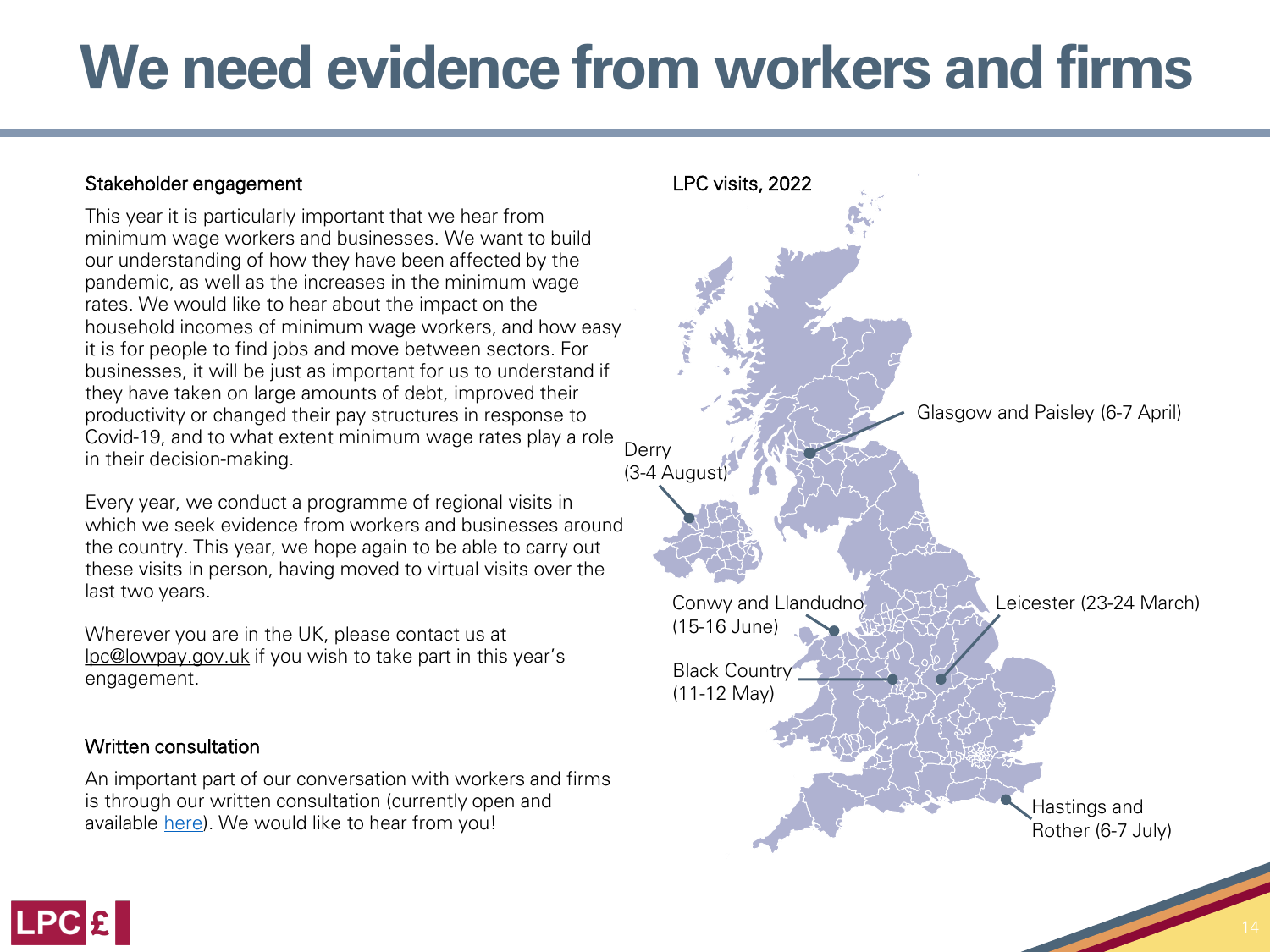## **Forthcoming LPC publications**

#### Future LPC publications and consultations

- We will shortly publish a review of the first stage of the National Living Wage.
- We will publish a report on non-compliance and enforcement.
- We will publish detailed reports on our internal econometric analysis, including our analysis of the productivity effects of the NLW.
- Our consultation on the 2023 NLW and NMW [rates is currently open and can be found on our](https://www.gov.uk/government/consultations/low-pay-commission-consultation-2022)  website.
- Our programme of regional visits around the country will take place via a mixture of virtual and in-person meetings.
- We will publish an updated path for the NLW in the summer.
- In the autumn we will make our recommendations to the Government on the 2023 minimum wage rates.

#### Contact us

[www.lowpay.gov.uk](http://www.lowpay.gov.uk/)





020 7211 8119, 075 9227 2382



#### The data for the charts in this report are published [on our website.](https://www.gov.uk/government/consultations/low-pay-commission-consultation-2020)

Page 4a: LPC analysis of ASHE, low pay weights including furloughed workers, NLW eligible employees (aged 25 and over before 2021 or 23 and over in 2021), UK, 2016-2021. Note: Includes only workers with stated hourly pay data, so total coverage rate differs than for whole population.

Page 4b: LPC estimates using LFS microdata, income weights, quarterly, imputed wages, not seasonally adjusted, UK, Q2 2020-Q1 2021.

Page 5a: LPC estimates using ONS data: 16+ employment (MGRZ), 16+ unemployment (MGSC), 16-64 inactivity (LF2M), 16+ employees (MGRN), 16+ self-employment (MGRQ), RTI payrolled employees, seasonally adjusted, monthly, UK, Feb 2020-Nov 2021 (Dec 2021 for RTI).

Page 5b: LPC estimates using ONS data: 16+ employment (MGRZ), 16+ unemployment (MGSC), 16-64 inactivity (LF2M), seasonally adjusted, monthly, UK.

Page 6a: LPC estimates based on HMRC data. Earnings and employment from Pay As You Earn Real Time Information, seasonally adjusted: RTI median pay growth derived from Table 2 (Median pay from PAYE RTI); RTI mean pay growth derived from Table 3 (Mean pay from PAYE RTI); and Median of pay growth derived from Table 27 (Median of pay growth from PAYE RTI).

Page 6b: Pay settlements using data from Incomes Data Research (IDR), Labour Research Department (LRD) and XpertHR. Page 8a: LPC and ONS data (D7G7). April 2016 NLW increase refers to October 2015 NMW. 2022 CPI figure is Bank of England forecast.

Page 8b: LPC estimates of the median of CPI and RPI inflation forecasts for 2022 Q4 from the monthly HM Treasury Panel of Independent Forecasts (Tables 2 and 5), monthly, February 2021-March 2022. Pay settlements using data from Incomes Data Research (IDR), Labour Research Department (LRD) and XpertHR, January 2021-January 2022. Data not disclosed.

Page 9a: LPC analysis using LFS microdata, UK, 2019-2021, quarterly weights. Figures show average employment rate in 13 weeks up to and including week commencing in date minus average employment rate in 13 weeks up to and including week commencing 30/12/2019.

Page 9b: LPC estimates using ASHE, standard weights, includes furloughed workers, excludes salaried workers, UK, 2016-2021. Page 10a: LPC estimates using ASHE, low pay weights, including furloughed apprentices, UK, 2021. Pay for furloughed apprentices with loss of pay is adjusted using additional questions about their pay, as described as the 'central estimate' in LPC 2021 Report Chapter 3.

Page 10b: DfE 'Find an apprenticeship adverts and vacancies' for Intermediate, Advanced, and Higher (includes Degree) levels in England between Aug 2019/20 and Sep 2021/22.

Page 12: LPC analysis using ASHE 2021, standard weights, workers aged over 23, UK, with adjustments detailed in LPC report 2021; AWE total pay (KAB9), seasonally adjusted, GB; and wage growth forecasts from HM Treasury Forecasts for the UK economy (March 2022), Bank of England Monetary Policy Report (February 2022) and OBR Economic & Fiscal Outlook (March 2022). All projections assume eligibility is expanded to include 21-22 year olds, unless otherwise specified.

Page 16: LPC estimates using: ASHE, April 2001-19, standard weights, UK (for outturn figures); HMT panel of independent forecasts, October 2001-19; OBR average earnings forecasts 2011-19; and Bank of England average weekly earnings projections, 2015-19. All figures rounded to 1 decimal place.

Page 17: LPC analysis using ASHE 2021, standard weights, workers aged over 22, UK, with adjustments detailed in LPC report 2021; AWE total pay (KAB9), seasonally adjusted, GB; and wage growth forecasts from HM Treasury Forecasts for the UK economy (March 2022), Bank of England Monetary Policy Report (February 2022) and OBR Economic & Fiscal Outlook (March 2022).



© Crown copyright 2022

This publication is licensed under the terms of the Open Government Licence v3.0 except where otherwise stated. To view this licence, visit nationalarchives.gov.uk/doc/open-government-licence/version/3 or write to the Information Policy Team, The National Archives, Kew, London TW9 4DU, or email: psi@nationalarchives.gsi.gov.uk.

Where we have identified any third-party copyright information you will need to obtain permission from the copyright holders concerned.

Any enquiries regarding this publication should be sent to us at: [lpc@lowpay.gov.uk](mailto:lpc@lowpay.gov.uk?subject=LPC%20April%202020%20uprating%20report)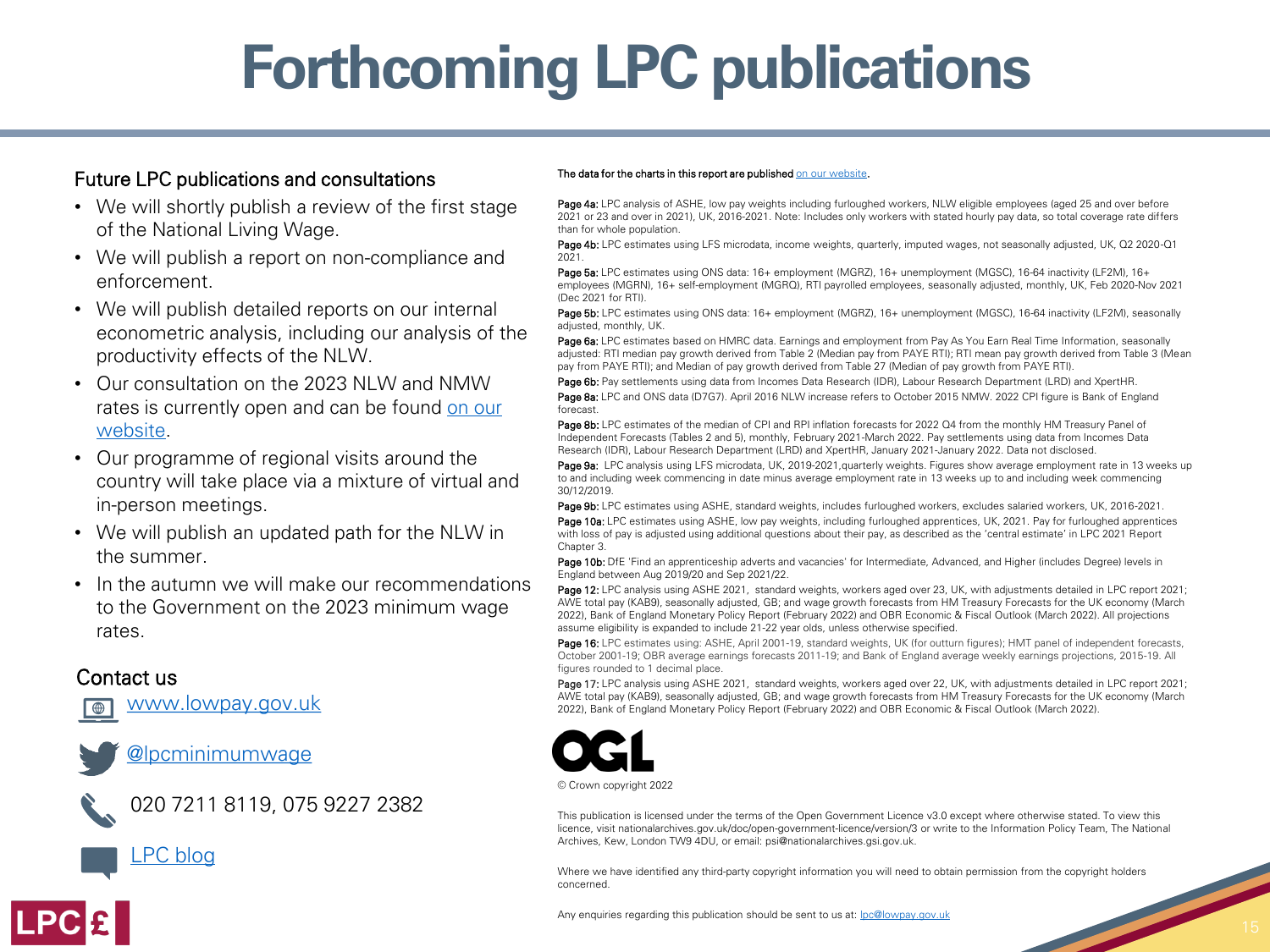### **Technical Appendix: How we project the oncourse rate**

The Government has a set a target for the National Living Wage to reach two-thirds of median hourly earnings by 2024. We project a path for the NLW in three steps to meet this target.

#### Step 1: Estimate baseline median hourly pay

The first step is to create an up-to-date estimate of median hourly earnings. For this we use the Annual Survey of Hours and Earnings (ASHE) which is a survey of 1 per cent of employees based on employer records, and therefore provides the best available estimate of hourly pay.

The latest ASHE data we have is for April 2021. We estimate that median pay for workers aged 21 and over was £14.24 using these data. However, the Coronavirus Job Retention Scheme (CJRS) made it harder to interpret the ASHE data relating to 2021, albeit to a lesser extent than 2020. We discuss this more in our 2021 Report. As a sensitivity test we have also estimated the path using data from ASHE 2019.

#### Step 2: Estimate pay growth from baseline median hourly pay

Next, we estimate pay growth from the baseline. To do this we use two data sources. We project growth in line with Average Weekly Earnings data (12-month-on-12-month growth), where this is available (currently up until January 2022.) We then use forecast growth in average earnings to project growth further out into the future. We use the median of forecasts by HMT's independent panel of forecasters, adding the OBR and Bank of England).

#### Step 3: Project the NLW forward in equal steps (measured in terms of the 'bite' of the NLW) towards the target.

Finally, we project the rate of the NLW forward. We do this so it takes equal steps in terms of the ratio of the NLW to median hourly earnings ('bite.') Currently, we project that the NLW will have a bite of 60.9 per cent in October 2022. The on-course path shows the rates needed to increase this bite in two even steps to meet the Government target: 63.8 per cent in October 2023 and 66.7 per cent in October 2024.

If we move to include all workers aged 21 and over in the National Living Wage, this reduces our target rate as median hourly earnings are lower for all workers aged 21 and over than they are for all workers aged 23 and over.

Our projected path for the NLW is uncertain, as is any forecast of the future. We reflect this uncertainty in a range around our central estimate. We create this range by adding/subtracting 1 percentage point from forecasts of annual pay growth in our central estimate. This means the range gets wider the further into the future we go.

This is not a formal confidence interval but reflects our judgement of a range that the projected path could fall into. Previously, we have used the same approach, but only added/subtracted 0.5 percentage points from annual pay growth. We judge this year that there is greater uncertainty, caused by high inflation, the economy's uncertain recovery from Covid-19 and the ongoing issues with official data sources due to Covid-19.

In the last twenty years, wage forecasts have been more likely to overestimate wage growth than underestimate it (as shown by the chart below). This suggests there may be more downside risk than upside risk to our projection. However, Covid-19 and high inflation mean that historic trends may not continue to hold.

#### Historic forecasts of pay growth and outturn pay growth